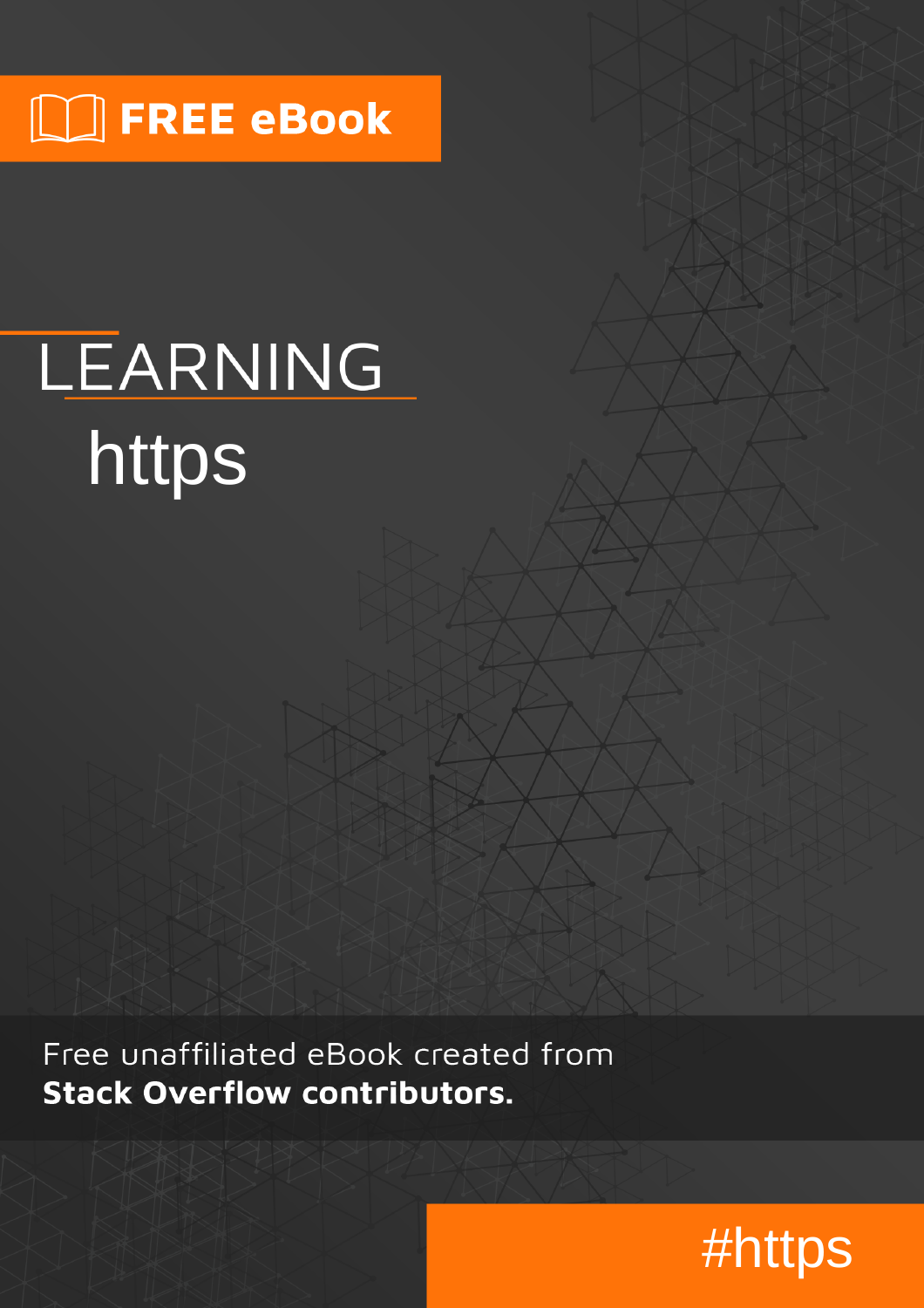### **Table of Contents**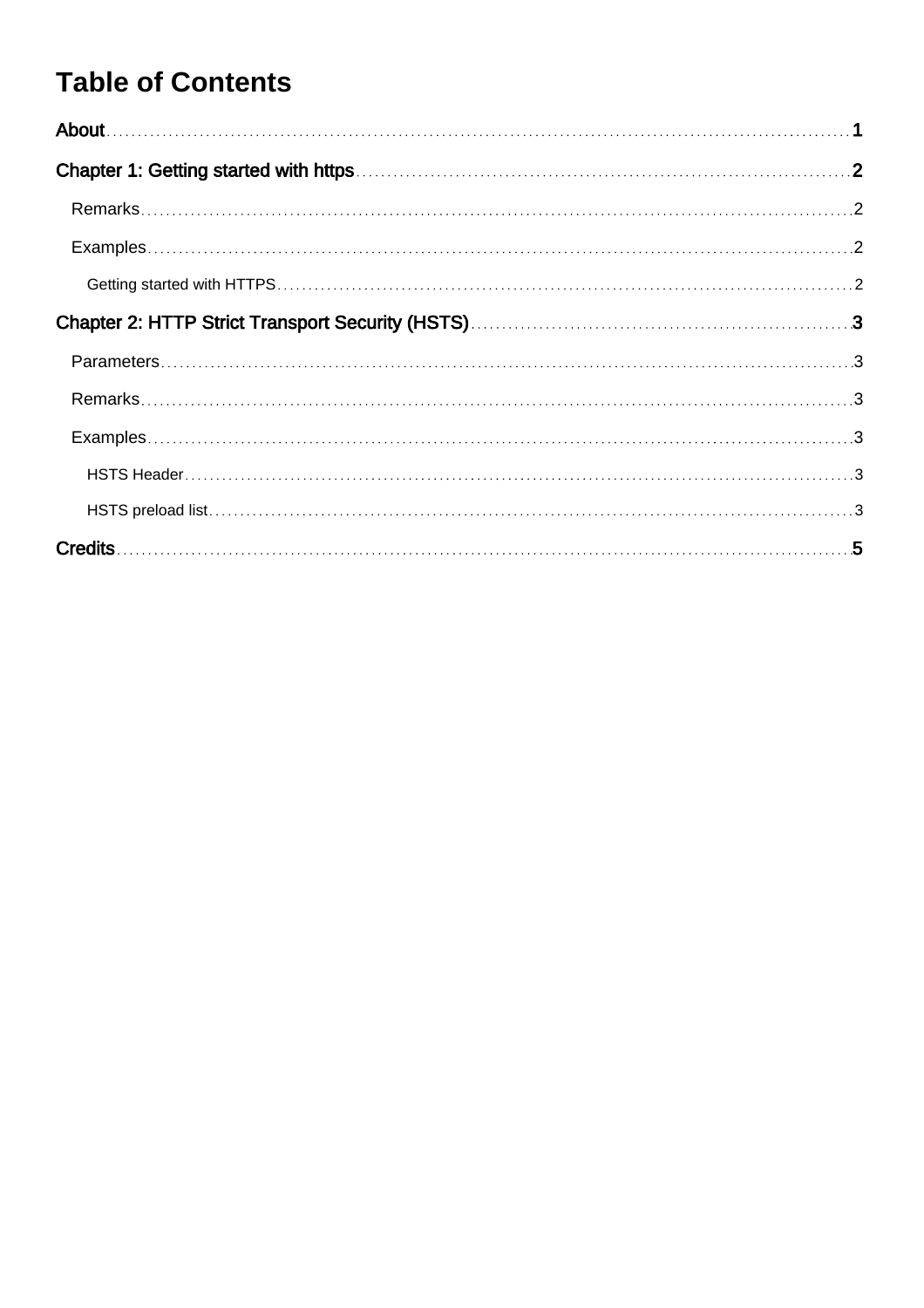<span id="page-2-0"></span>

You can share this PDF with anyone you feel could benefit from it, downloaded the latest version from: [https](http://riptutorial.com/ebook/https)

It is an unofficial and free https ebook created for educational purposes. All the content is extracted from [Stack Overflow Documentation,](https://archive.org/details/documentation-dump.7z) which is written by many hardworking individuals at Stack Overflow. It is neither affiliated with Stack Overflow nor official https.

The content is released under Creative Commons BY-SA, and the list of contributors to each chapter are provided in the credits section at the end of this book. Images may be copyright of their respective owners unless otherwise specified. All trademarks and registered trademarks are the property of their respective company owners.

Use the content presented in this book at your own risk; it is not guaranteed to be correct nor accurate, please send your feedback and corrections to [info@zzzprojects.com](mailto:info@zzzprojects.com)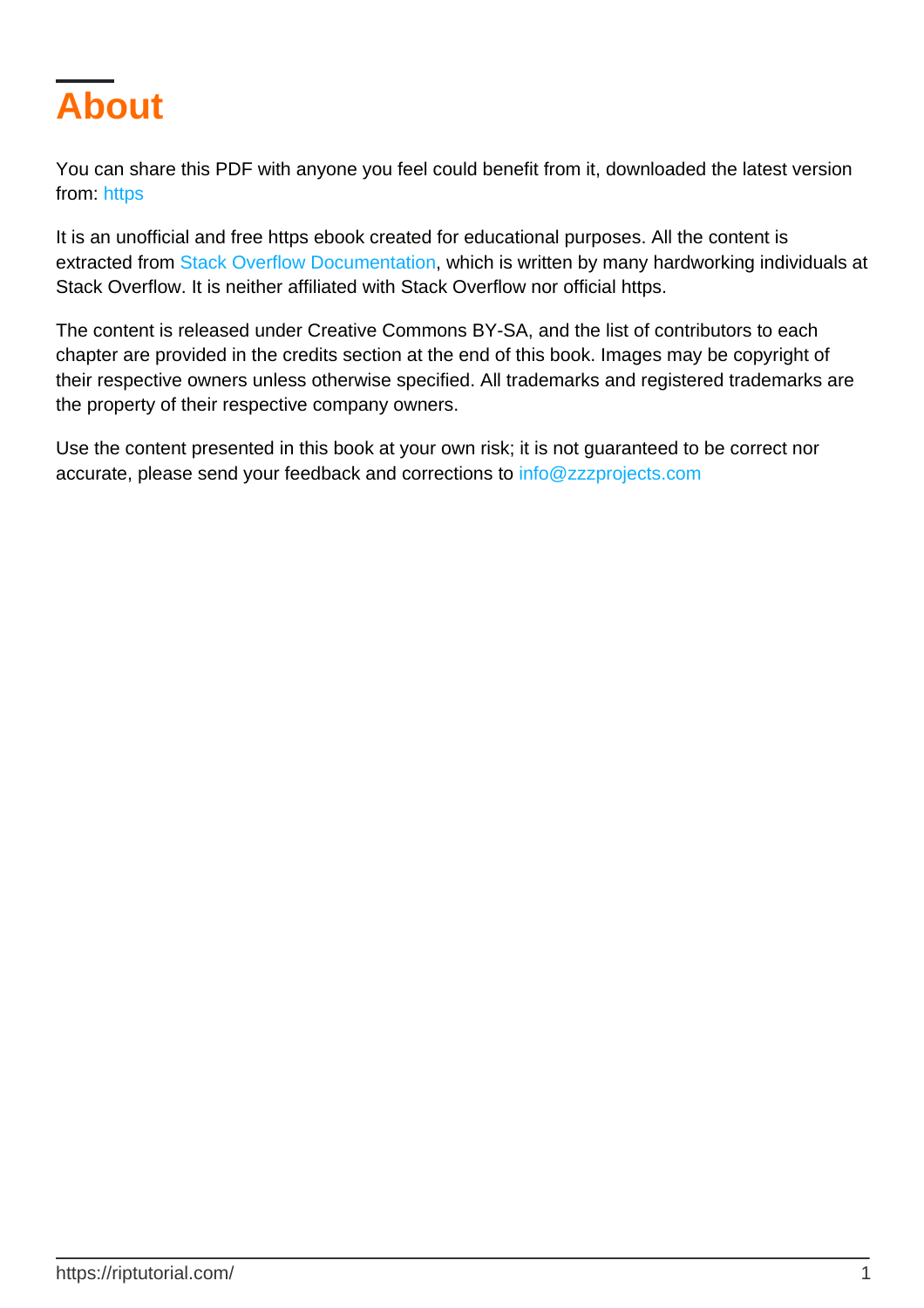# <span id="page-3-0"></span>**Chapter 1: Getting started with https**

### <span id="page-3-1"></span>**Remarks**

This section provides an overview of what https is, and why a developer might want to use it.

It should also mention any large subjects within https, and link out to the related topics. Since the Documentation for https is new, you may need to create initial versions of those related topics.

### <span id="page-3-2"></span>**Examples**

#### <span id="page-3-3"></span>**Getting started with HTTPS**

HTTPS (Hypertext Transfer Protocol Secure) is an encrypted version of HTTP protocol, most often used in connection with services where only the sender and receiver must know the message. It's required if you handle credit card information, and will improve your rank on Google.

To enable [HTTPS](https://da.wikipedia.org/wiki/HTTPS) you need to check if your web host supports it—if you don't know you can ask their support for help and information about it. Some web hosts may take some money for it.

**Important!**: Your HTTPS needs to use [sha2](https://en.wikipedia.org/wiki/SHA-2) or [sha3](https://en.wikipedia.org/wiki/SHA-3) [\(sha1](https://en.wikipedia.org/wiki/SHA-1) is blocked by **Chrome**, **Firefox**, **Edge** and **IE**)

When you have enabled HTTPS on your web host, you can use HTTPS. But the browser does not use HTTPS as default; the best way to make sure that all traffic runs on HTTPS is by using a [.htaccess](http://stackoverflow.com/questions/13170819/what-is-htaccess-file) file and adding it to the root of your website.

#### **The .htaccess file**

```
RewriteEngine On
# If we receive a forwarded http request from a proxy...
RewriteCond %{HTTP:X-Forwarded-Proto} =http [OR]
# ...or just a plain old http request directly from the client
RewriteCond %{HTTP:X-Forwarded-Proto} =""
RewriteCond %{HTTPS} !=on
# Redirect to https version
RewriteRule ^ https://%{HTTP_HOST}%{REQUEST_URI} [L,R=301]
```
This will change the http:// to https://.

**NOTE**: .htaccess is a system file, and can't be seen by default. [How to show .htaccess](http://www.temi.co.uk/how-to-view-htaccess-file-and-other-hidden-files-on-windows-pc/)

Read Getting started with https online: [https://riptutorial.com/https/topic/2910/getting-started-with](https://riptutorial.com/https/topic/2910/getting-started-with-https)[https](https://riptutorial.com/https/topic/2910/getting-started-with-https)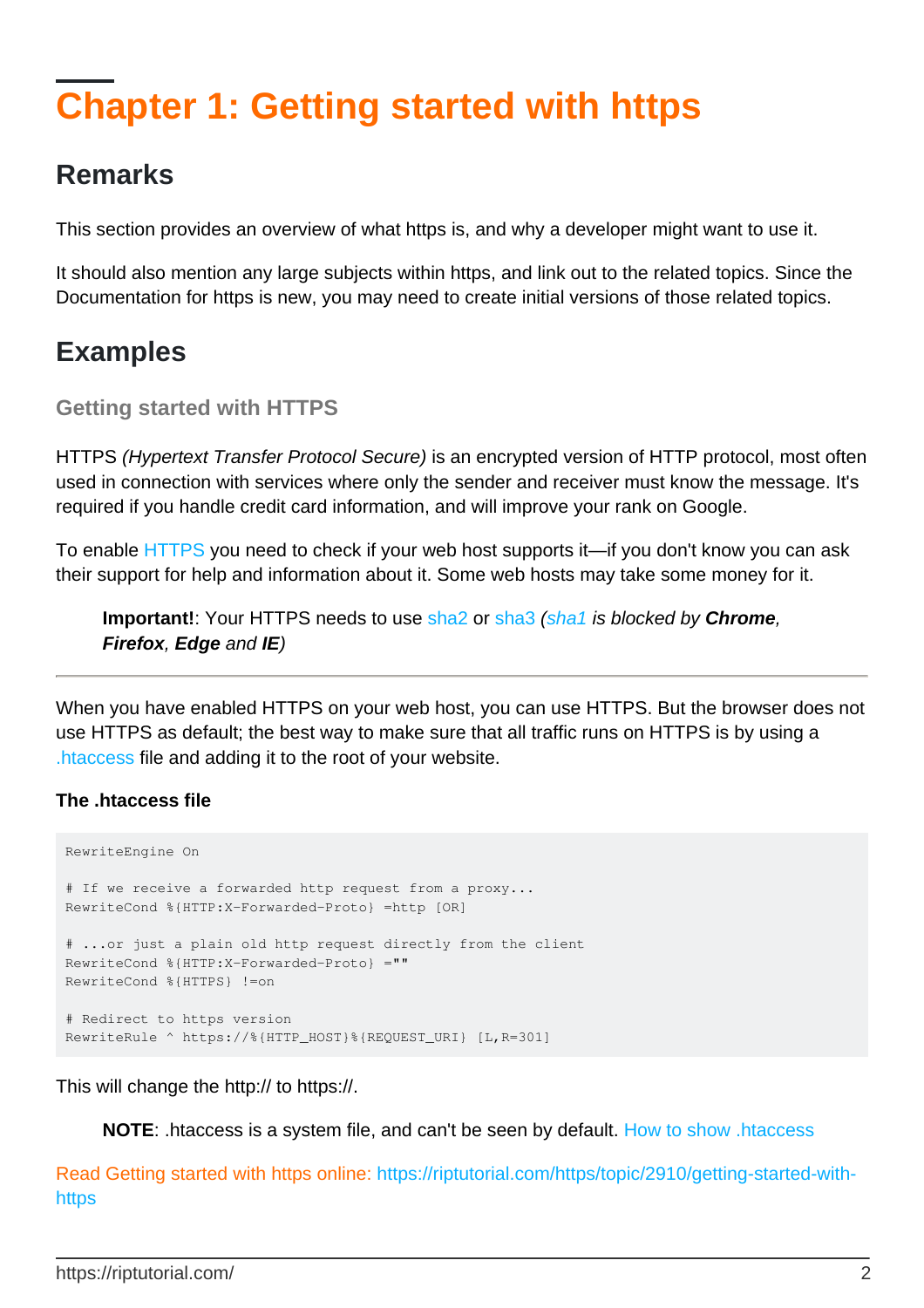# <span id="page-4-0"></span>**Chapter 2: HTTP Strict Transport Security (HSTS)**

### <span id="page-4-1"></span>**Parameters**

| Parameter         | <b>Details</b>                                                      |
|-------------------|---------------------------------------------------------------------|
| max-age=31536000  | Time in seconds. HSTS will be enforced for this future time period. |
| includeSubDomains | HSTS should be applied for this domain and all of its sub-domains.  |
| preload           | This domain agrees to be included in a HSTS pre-load list           |

### <span id="page-4-2"></span>**Remarks**

#### See also

- [MDN HTTP Strict Transport Security](https://developer.mozilla.org/en-US/docs/Web/Security/HTTP_strict_transport_security)
- [Wikipedia HTTP Strict Transport Security](https://en.wikipedia.org/wiki/HTTP_Strict_Transport_Security)
- [HSTS preload list](https://hstspreload.appspot.com/)

### <span id="page-4-3"></span>**Examples**

#### <span id="page-4-4"></span>**HSTS Header**

Strict-Transport-Security: max-age=31536000; includeSubDomains

Strict-Transport-Security is a promise to the browser that all future requests to this domain will be secure.

For the future time period max-age:

- All outgoing HTTP requests from the browser will be converted to HTTPS on the client (not an HTTP redirect).
- If the certificate is invalid (e.g. outdated or self-singed), the user will be unable to white-list it and the site will remain inaccessible.

HSTS behavior is meant to eliminate Man-in-the-Middle attacks that use HTTPS stripping, issuing of invalid certificates (and expecting the user to add and exception), and redirecting on HTTP requests to another destination.

<span id="page-4-5"></span>**HSTS preload list**

Strict-Transport-Security: max-age=31536000; includeSubDomains; preload

https://riptutorial.com/ 3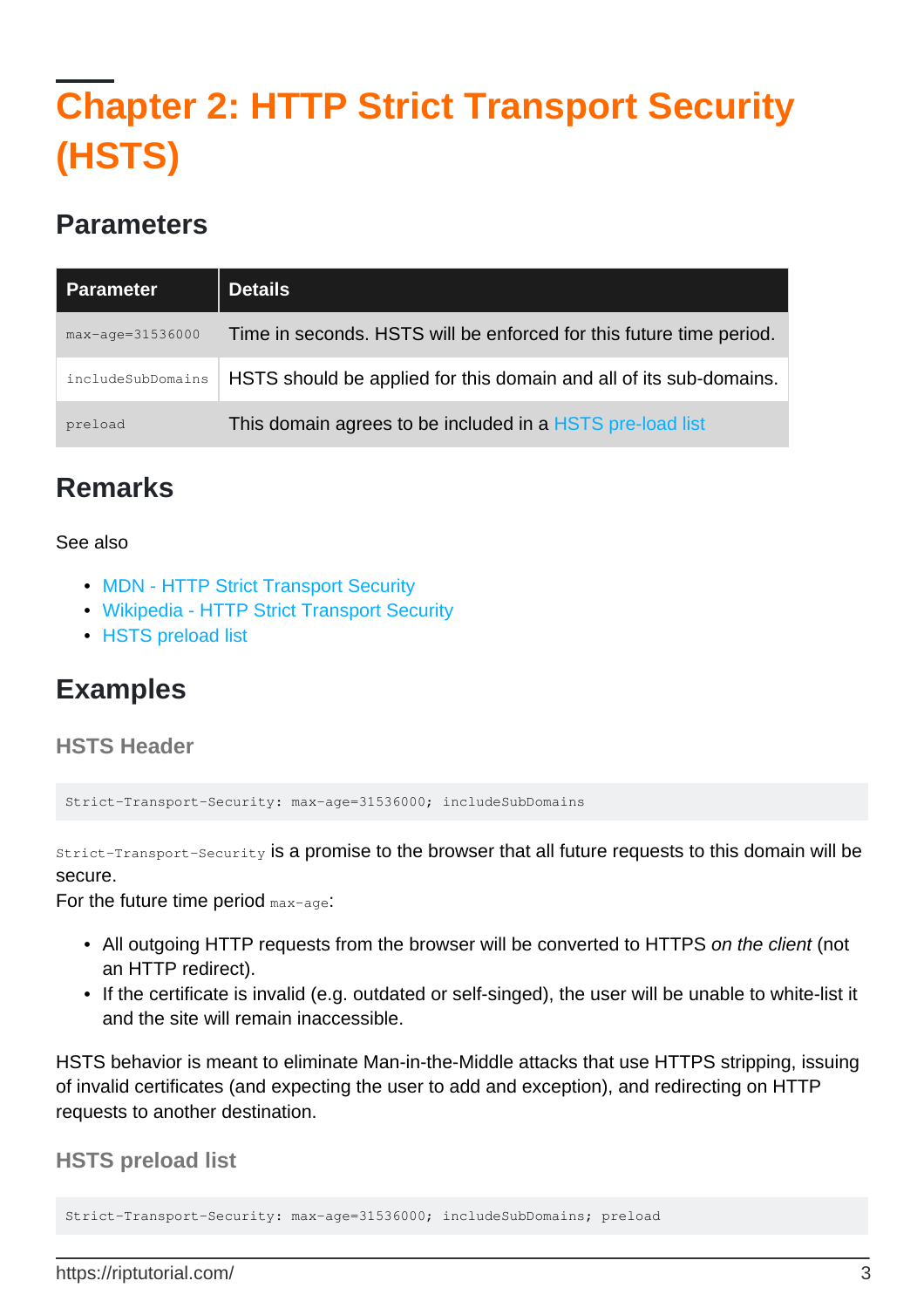HSTS is activated only after a successful HTTPS request to the server with a valid certificate. There is still a risk of a first-time user accessing the site, at which point a Man-in-the-Middle attack is possible.

To make the site secure even before the first request the domain can be [added to a preload list](https://hstspreload.appspot.com/), already configured in browsers.

The preload parameter is not used by the browsers directly, but it an indiciation to the browser developers that the site developers really asked to be added to the preload list.

Read HTTP Strict Transport Security (HSTS) online: [https://riptutorial.com/https/topic/3495/http](https://riptutorial.com/https/topic/3495/http-strict-transport-security--hsts-)[strict-transport-security--hsts-](https://riptutorial.com/https/topic/3495/http-strict-transport-security--hsts-)